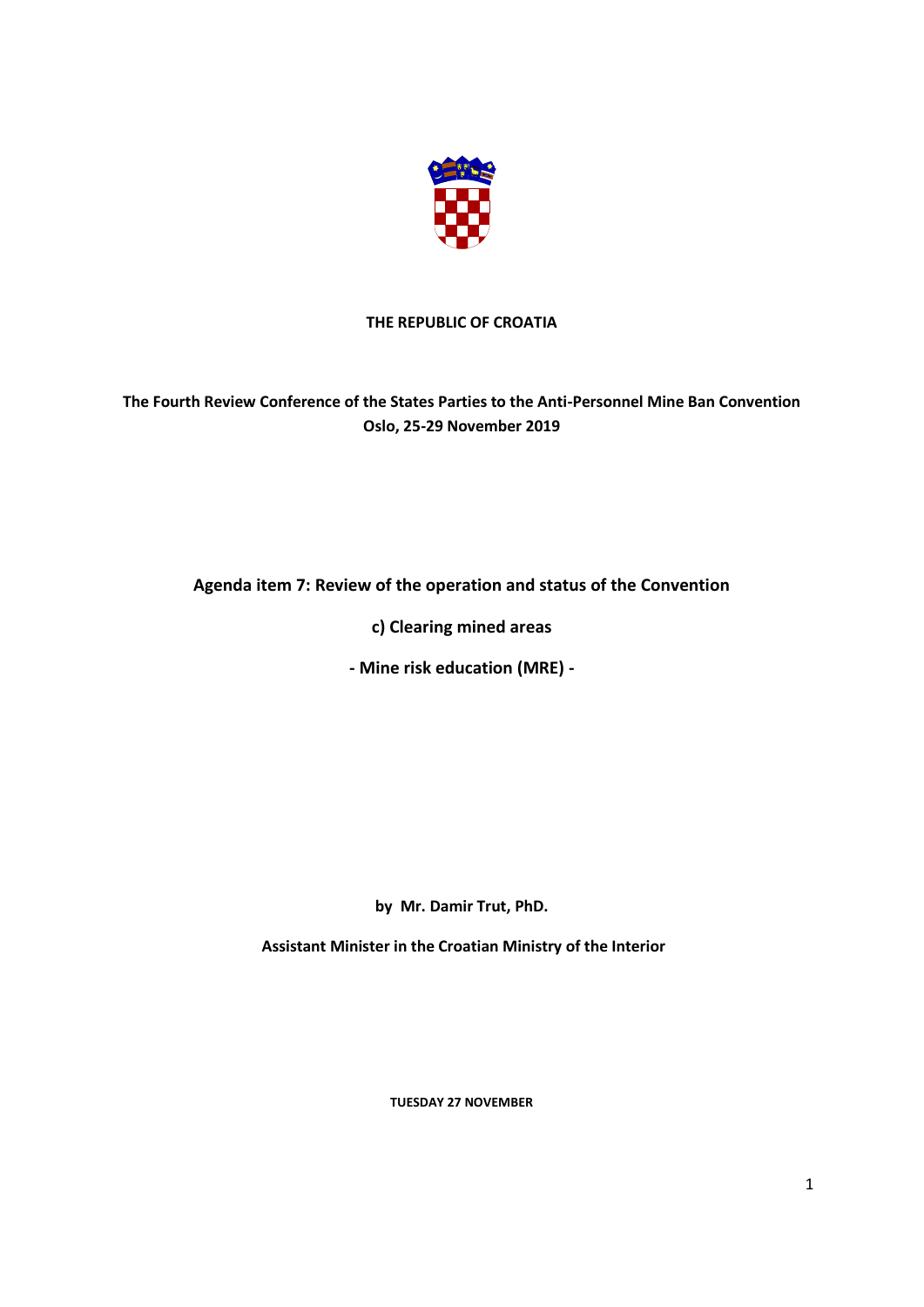## Mister President,

The Republic of Croatia, together with clearing hazardous areas stays committed to carrying out Mine Risk Education and does so continuously and in accordance with undertaken obligations and government strategy, namely yearly mine action plans.

Precise marking of HA (*hazardous areas*), the possibility of replying to inquiries of mine status by providing maps and CDs, as well as using the mine information web portal and mobile application, positively affect the prevention on mine incidents. However, the very fact that HA (*hazardous areas*) exist calls for additional activities of informing the public of the still present mine risk.

Comprehensive MRE (*Mine Risk Education*), together with marking of HA (*hazardous areas*), has resulted in a significant reduction of mine victims in the Republic of Croatia. In mine accidents over the last review period, four people have been killed and eight have suffered bodily injuries. In the last three years, we haven't had any ERW casualties and the last civilian casualty occurred in 2014. The last record of a child suffering landmine injuries was in 2004.

In the last five years, the former CROMAC (*Croatian Mine Action Centre*), and as of the beginning this year the Civil Protection Directorate MoI, have coordinated a large number of activities related to informing the public of mine hazards.

More than 20.000 citizens, most of them kindergarten and primary school children, attend numerous lectures and presentations organised yearly. MRE (*Mine Risk Education*) is also offered to special target groups – members of hunters associations, members of the Croatian Mountain Rescue Service, mountaineers, farmers etc. One project stands out in particular. This is a project by the nongovernment sector, which has been organising, together with the Ministry of the Interior and other partners, summer holidays for war-affected children, some of whom are mine victims. Providing accommodation, rest and rehabilitation on the Adriatic Sea, the project organises age-appropriate mine risk education as well. Many children from Croatia, as well as over 200 children and their teachers from Srebrenica (Bosnia and Herzegovina), Ukraine, Iraq and Syria have received accommodation and mine risk education through this commendable project.

MRE (*Mine Risk Education*) was carried out in the capital city of Zagreb and in 15 other counties, where municipal authorities cooperate with other non-government organisations and association, such as Croatian Red Cross.

Most activities related to MRE (*Mine Risk Education*) were carried out in cooperation with the competent police departments through the "Fewer Weapons, Fewer Tragedies" campaign. Most education activities and events in Croatia and in the world have been featured on all shareholders' websites and have had media coverage.

Furthermore, each year in the review period, the Republic of Croatia marked the 4th of April, the International Mine Awareness Day. The numerous events took place in different towns, on main squares, in cooperation with the Ministry of the Interior, Croatian Red Cross, association "Croatia Helps", the National Protection and Rescue Directorate and other shareholders. They all gave their